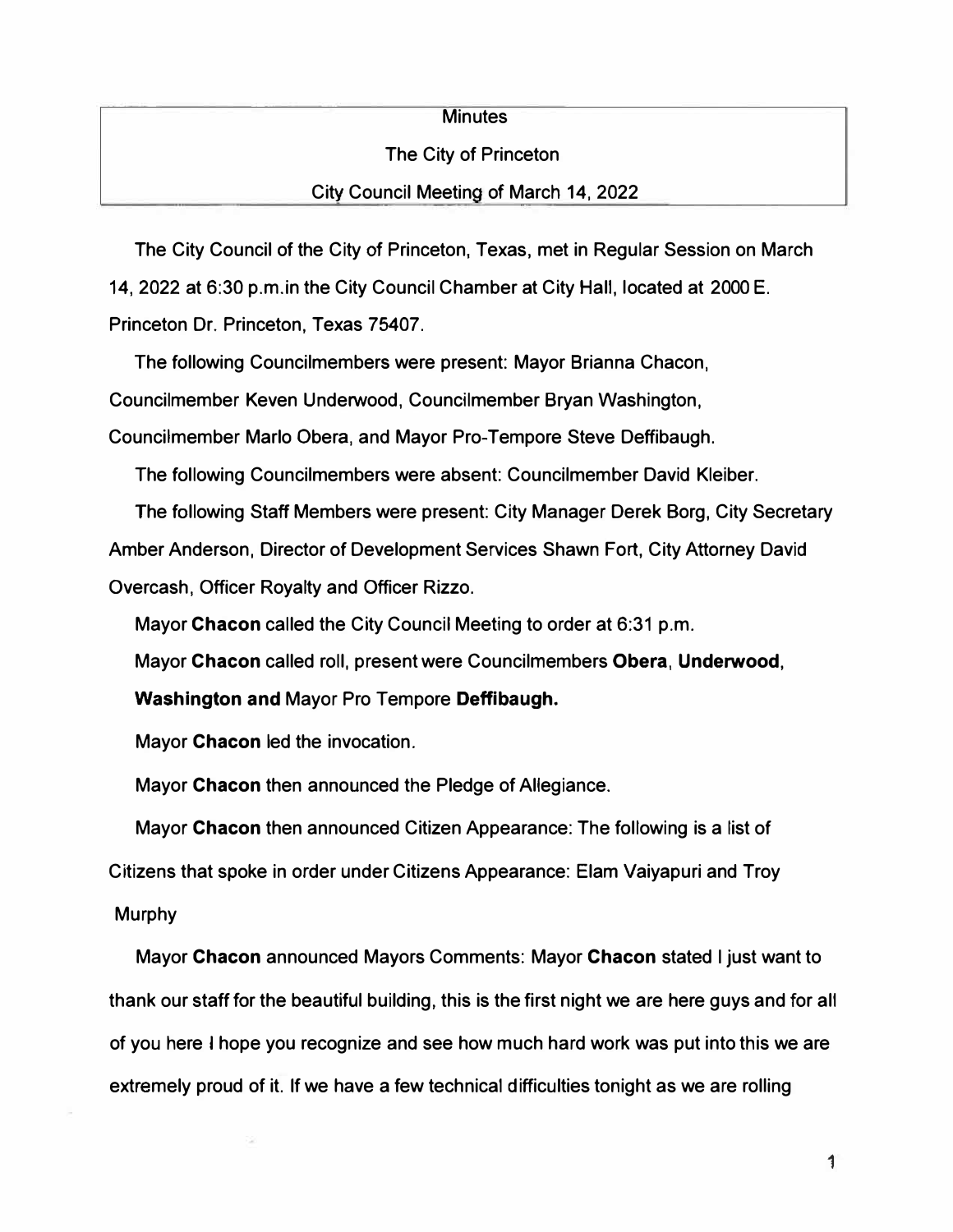**through council give us some grace, and we will keep moving right through it. We do have our ribbon-cutting ceremony on April 22 make sure you come up for that and you can get a whole tour of the building, we are excited.** 

**Mayor Chacon announced the Consent Agenda: All consent agenda items listed are considered to be routine by the City Council and will be enacted by one motion. There will be no separate discussion of these items unless a Councilmember so request, in which event the item will be removed from the Consent Agenda and considered in its normal sequence on the agenda. Items on the Consent Agenda were: Minutes "Discussion and possible action regarding the minutes of the February 28, 2022 Regular City Council Meeting" Mayor Pro Tempore Deffibaugh made a motion to approve the Consent Agenda. Councilmember Washington seconded the motion to approve. The motion carried 4-0.** 

**Mayor Chacon then announced the first item under the Regular Agenda: (2022- 058 Certificate of Achievement) "Presentation of the Certificate and Award of Financial Reporting Achievement." No action taken** 

**Mayor Chacon then announced the second item under the Regular Agenda: (2022-059 Budget Award) "Presentation of the Certificate of Recognition for Budget Preparation presented to the City of Princeton Finance Department." No action taken** 

**Mayor Chacon then announced the third item under the Regular Agenda: (2022-060 PID Petition (Sicily) "Discussion and possible action regarding a request from Sicily Laguna Azure, LLC for the acceptance of petition to establish Sicily Public Improvement District." Mayor Pro-Tempore Deffibaugh made motion to table until next meeting.** 

2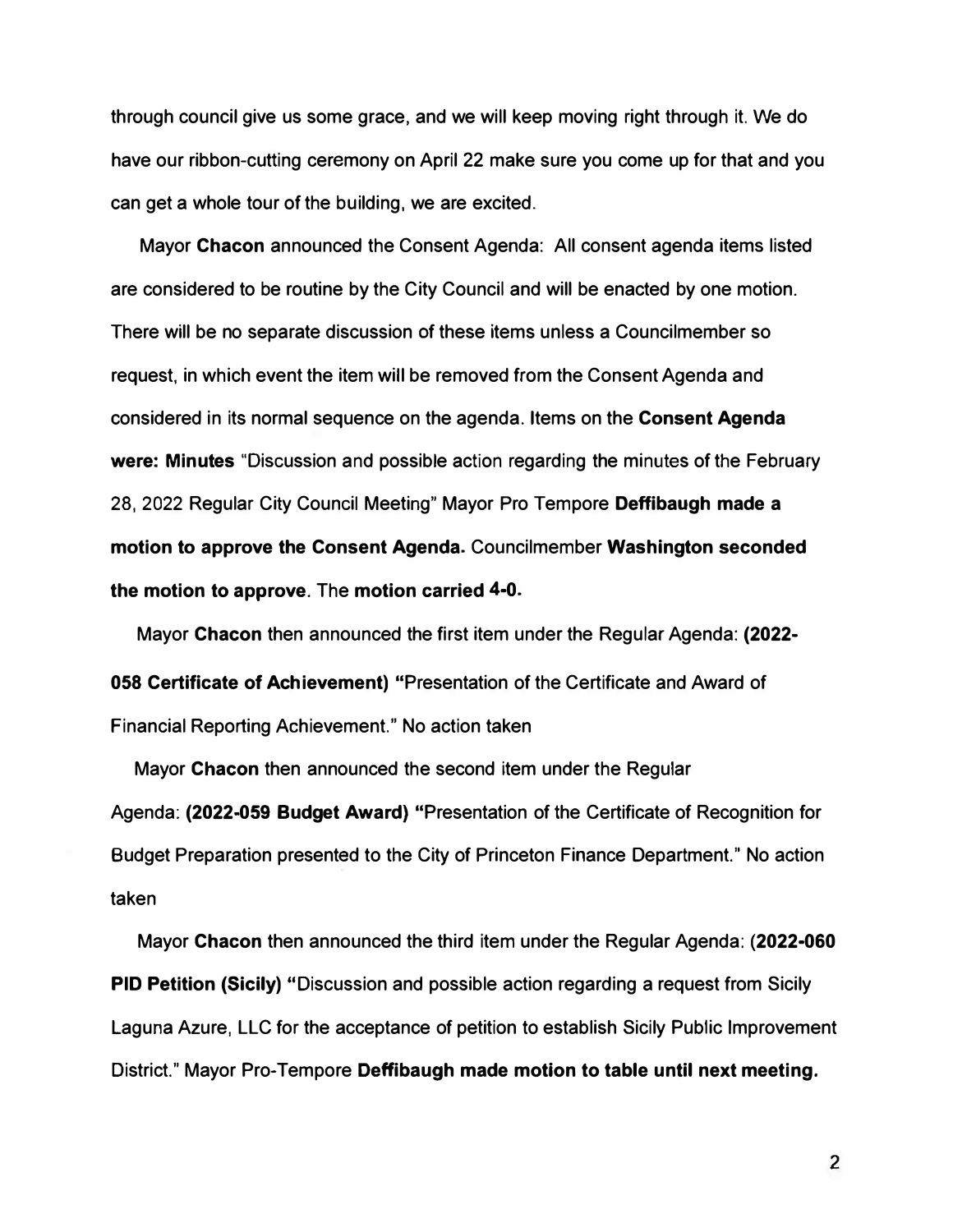**Councilmember Underwood seconded the motion to table until next meeting. The motion to table carried 4-0.** 

**Mayor Chacon then announced the fourth item under the Regular Agenda: (2022- 061 Reimbursement Agreement (Eastridge PID) "Discussion and possible action regarding a reimbursement agreement for Eastridge Public Improvement District." Mayor Pro-Tempore Deffibaugh made motion to table until next meeting. Councilmember Washington seconded the motion to table until next meeting. The motion to table carried 4-0.** 

**Mayor Chacon then announced the fifth item under the Regular Agenda (2022- 062 Incentive Agreement (Collision Center 380) "Discussion and possible action regarding Incentive Agreement for New Economic Development with The K3J Group LLC, a Texas limited liability company." Mayor Pro-Tempore Deffibaugh made a motion to approve. Councilmember Washington seconded the motion to approve. The motion carried 4-0.** 

**Mayor Chacon then announced the sixth item under the Regular Agenda (2022- 063 Resolution No. 2022-03-14-R (Fire Station #2) "Discussion and possible action regarding Resolution No. 2022-03-14-R a resolution of the City of Princeton, Texas establishing the allocation of funds for a specific project, and authorizing the City Manager to execute the required documents to complete the project. (Fire Station #2)." Councilmember Underwood made a motion to approve. Mayor Pro-Tempore Deffibaugh seconded the motion to approve. The motion carried 4-0.** 

**Mayor Chacon then announced the seventh item under the Regular Agenda: (2022- 064 Resolution No. 2022-03-14-R-01 (Ukraine Donation Assistance) "Discussion** 

**3**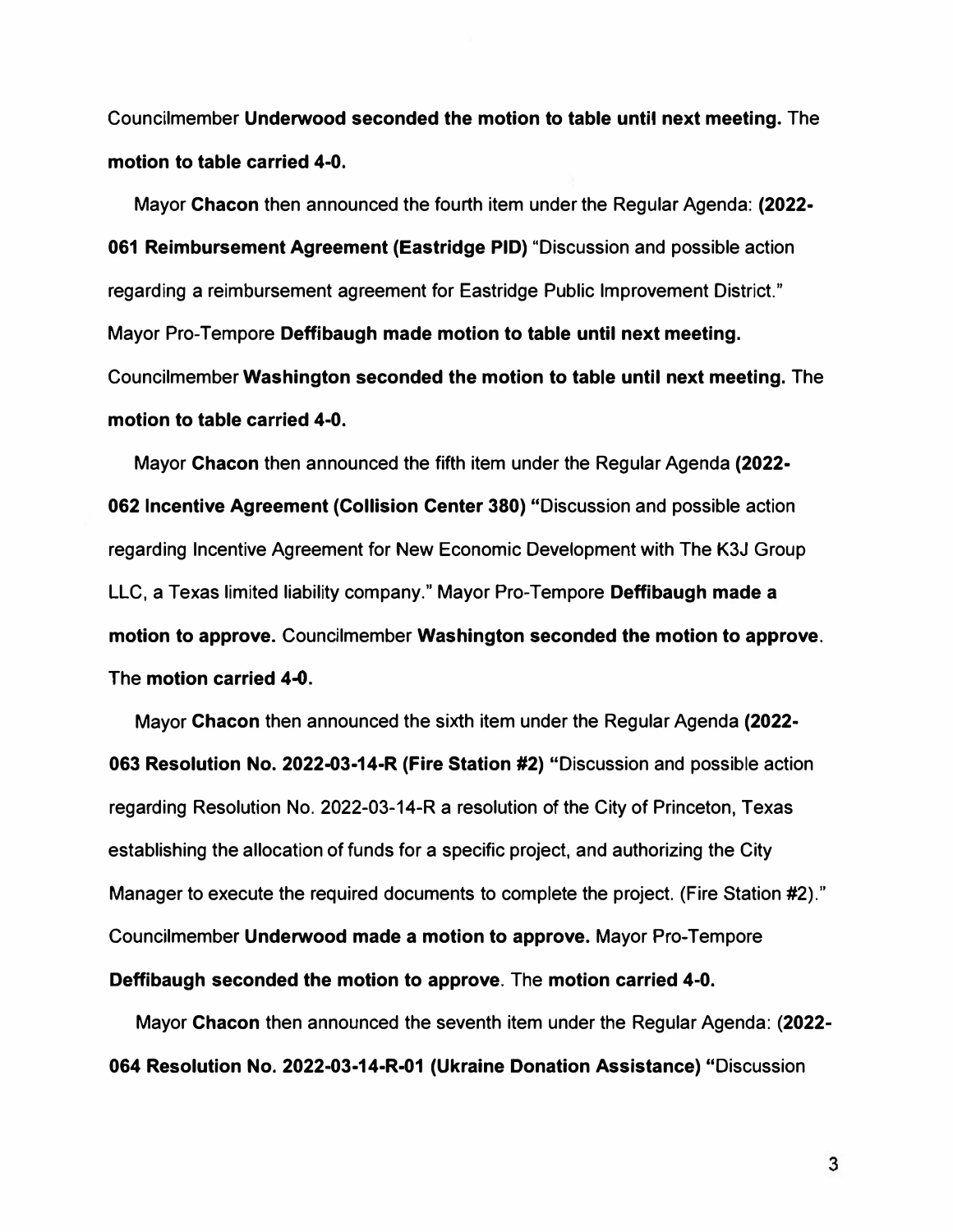**and possible action authorizing the limited use of City facilities and City staff support for a program facilitating donations to the nation of Ukraine, to be known as the "Ukraine Donation Assistance Program." Mayor Pro-Tempore Deffibaugh made a motion to approve with the amended resolution to include an auction or fundraiser type of event, and those funds be delivered to a vetted organization. Councilmember Obera seconded the motion to approve. The motion carried 4-0.** 

**Mayor Chacon then announced the eight item under the Regular Agenda: (2022-065 Resolution No 2022-03-14-R-02 (South Elevated Storage Tank) "Discussion and possible action regarding a Resolution by the City Council of the City of Princeton, Texas authorizing Greater Texoma Utility Authority to award a contract to Landmark Structures I, L. P. for the City of Princeton 2 MG South Elevated Storage Tank Project." Mayor Pro-Tempore Deffibaugh made a motion to approve. Councilmember Washington seconded the motion to approve. The motion carried 4-0.** 

**Mayor Chacon then announced the ninth item under the Regular Agenda: (2022-066 Future Agenda Items) "Possible action to approve request for items to be placed on a future agenda and NOT for discussion of these request." Councilmember Washington would like to get a report on Parks and Rec update just to see where we are with our cities growth. No action taken.** 

**Mayor Chacon then announced Executive Session. Executive Session: Under terms of Chapter 551 of Texas Government Code the City Council may enter into CLOSED SESSION or Executive Session to discuss the following: Section 551.071 (2) Texas Government Code. Consultation with the City Attorney on a matter in which the duty of the attorney to the governmental body under the Texas Disciplinary** 

**4**